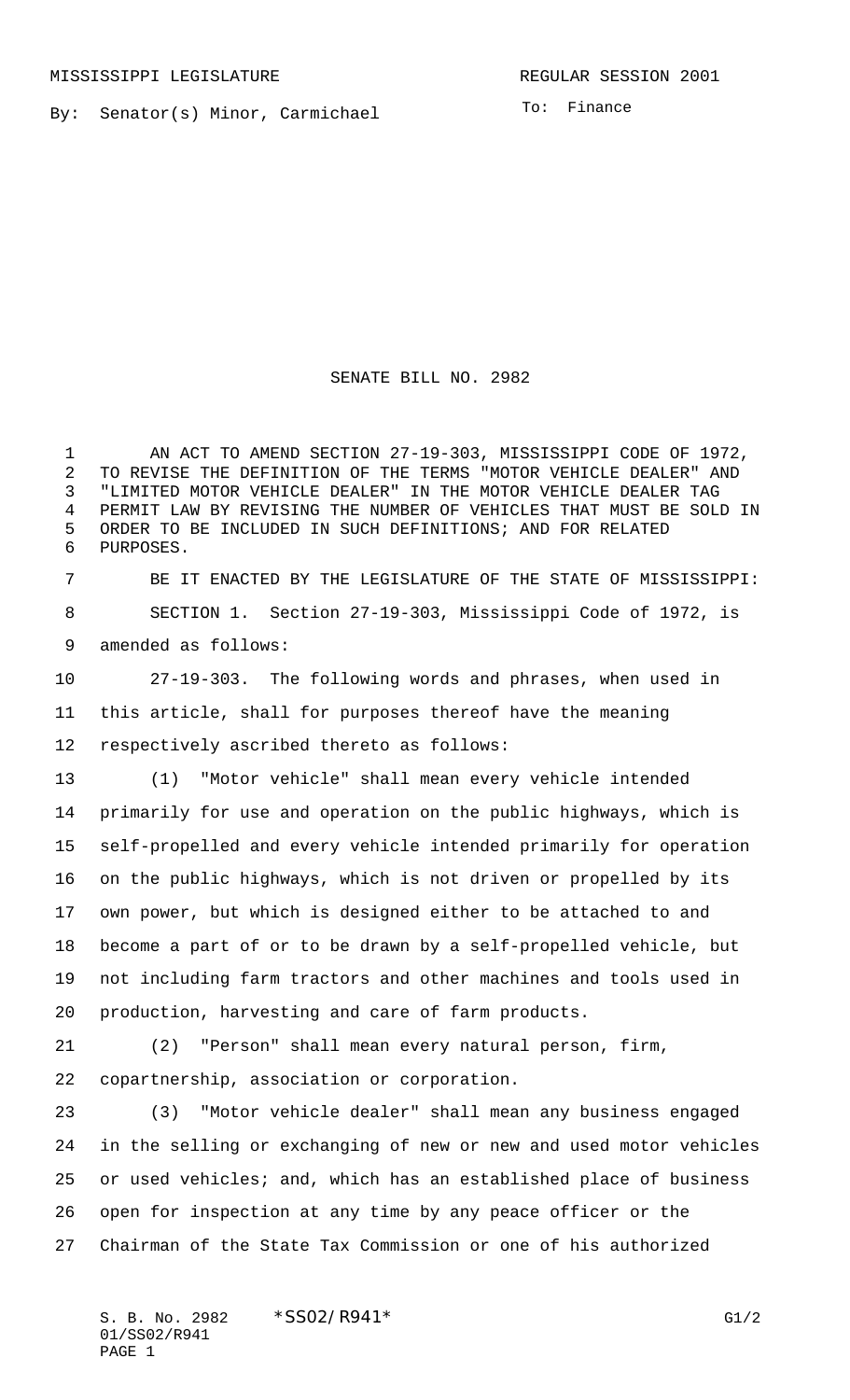representatives during reasonable hours; and, which buys and sells or exchanges at least five (5) vehicles per year.

 (4) "Dealer" shall mean such of the principal officers of a corporation registered as a motor vehicle dealer, and such of the partners of a copartnership registered as a motor vehicle dealer as are actively and principally engaged in the motor vehicle business. The term "dealer" shall not include:

 (a) Directors, stockholders or inactive partners; or (b) Receivers, trustees, administrators, executors, guardians, or other persons appointed by or acting under any judgment or order of any court, whether state or federal; or

 (c) Public officers while performing their official duties; or

 (d) Persons disposing of motor vehicles acquired for their own use and actually so used when the same shall have been used, so acquired in good faith, and not for the purpose of avoiding the provisions of this article; or

 (e) Persons who shall sell motor vehicles as an incident to their principal business but who are not engaged primarily in selling motor vehicles. The foregoing shall include only finance companies or banks which sell repossessed motor vehicles, and insurance companies which sell motor vehicles which they have taken into their possession as an incident of payment made under policies of insurance, and which do not maintain a used car lot or building with one or more employed motor vehicle salesmen.

 (5) "New motor vehicle dealer" shall mean a business dealing in new motor vehicles, tractors, trailers or semitrailers, or new and used motor vehicles, tractors, trailers or semitrailers.

 (6) "Used motor vehicle dealer" shall mean a business dealing in used motor vehicles, tractors, trailers or semitrailers. "Automobile dismantlers" shall also be classified as used motor vehicle dealers.

S. B. No. 2982 \*SS02/R941\* 01/SS02/R941 PAGE 2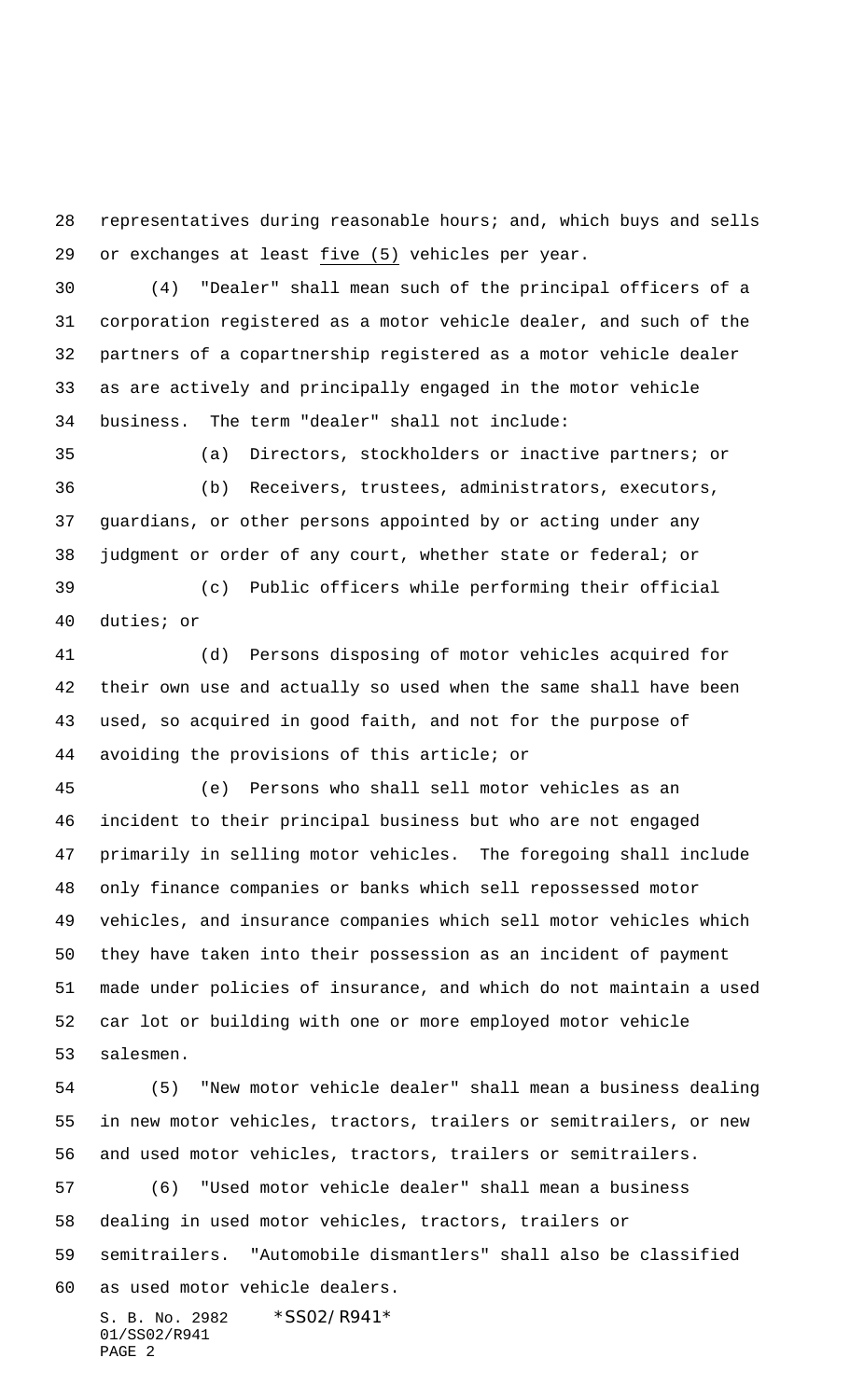(7) "Established place of business" shall mean any place owned or leased and regularly occupied by any person for the primary and principal purpose of engaging in selling, buying, bartering, exchanging or dealing in motor vehicles, tractors, trailers or semitrailers, whether same may be displayed or offered for sale and where the books and records required of the conduct of such business are maintained and kept. Established places of business shall be open for inspection at any time by any peace officer or employee of the motor vehicle comptroller's office during reasonable hours. To constitute a place of business, it shall be apparent that there is a holding out to the general public that an establishment is offering motor vehicles, tractors, trailers and semitrailers for sale. There shall be an office separate from and not in conjunction with or related to any other business for the purpose of transacting the business of offering motor vehicles, tractors, trailers or semitrailers for sale, or in lieu of such office there shall be an adequate display of identification as a motor vehicle dealer as specified by the Chairman of the State Tax Commission.

 (8) "Automobile dismantler" shall mean any person who maintains an established place of business and who is engaged in the business of buying, selling or exchanging used motor vehicles, mobile homes or house trailers for the purpose of remodeling, taking apart or rebuilding same or buying and selling of parts of used motor vehicles and shall be classified as a used motor vehicle dealer.

 (9) "Automobile auction" shall mean any person, firm, association, corporation or trust, resident or nonresident, acting as an agent for the purchaser or seller of motor vehicles. (10) "Motor vehicle comptroller" shall mean the Chairman of the State Tax Commission, who shall be charged with the administration and enforcement of this article.

S. B. No. 2982 \*SS02/R941\* 01/SS02/R941 PAGE 3